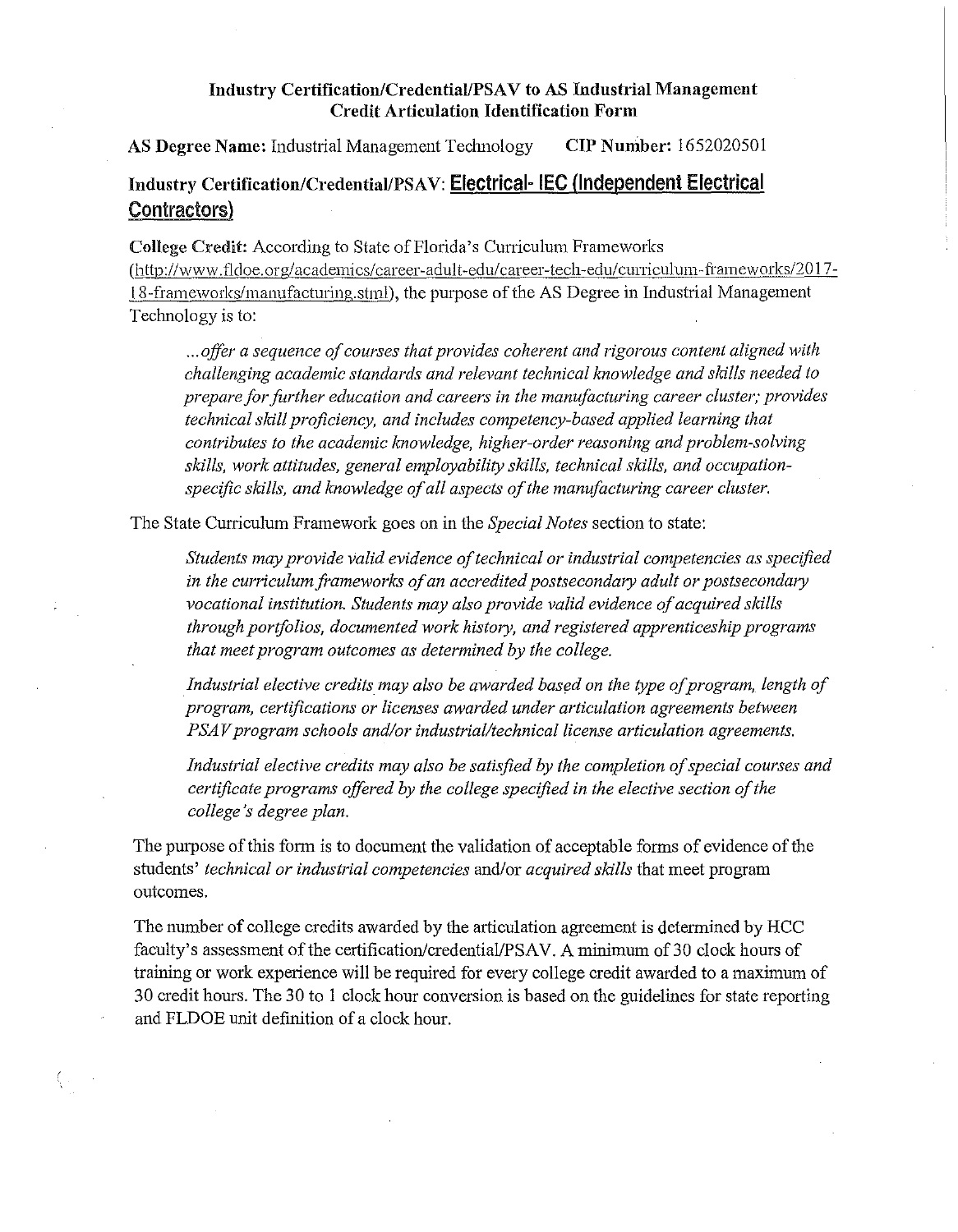**Validation Mechanism:** To be eligible for articulation, the student must show evidence oftheir current Earpentry VOC.BCV-IEC Certification certification/credential and it must have been issued within three (3) years prior to their enrollment in the program.

**Rationale/Justification: IEC-Electrical certification represents industry acknowledgement of** technical skill attainment of competencies in the AS in Industrial Management Technology program. HCC faculty reviewed the following:

*\_]L* State Curriculum Frameworks

\* Course Syllabi

\_\_\_:\_\_ Course Exams

X Course Scope and Sequence

\_\*\_ Textbooks/Course Materials

\_\*\_ Other \* **Proprietary** to the Program (Offered through Associated Builders & Contractors (ABC) and the National Center for Construction Education and Research (NCCER)

The IEC Electrical certification/credential will serve as equivalent substitutions for the HCC courses identified below.

| <b>Post-Secondary Adult</b><br>Vocational/Apprenticeship/Corporate<br><b>Training Program</b> |                              |                                         | <b>Post-Secondary Institution:</b><br>Hillsborough Community College |                                 |                     |  |
|-----------------------------------------------------------------------------------------------|------------------------------|-----------------------------------------|----------------------------------------------------------------------|---------------------------------|---------------------|--|
| Program/Courses                                                                               | <b>Clock</b><br><b>Hours</b> | <b>PSAV</b><br>Course<br><b>Numbers</b> | Course<br>Code                                                       | <b>Course Name</b>              | Awarde<br>d Credits |  |
| Apprenticeship I                                                                              |                              |                                         | ETI2941                                                              | Industrial Management Practicum | 30                  |  |
| Apprenticeship Co-op I                                                                        |                              |                                         |                                                                      |                                 |                     |  |
| Apprenticeship II                                                                             |                              |                                         |                                                                      |                                 |                     |  |
| Apprenticeship Co-op<br>П                                                                     |                              |                                         |                                                                      |                                 |                     |  |
| Apprenticeship III                                                                            |                              |                                         | $\ddot{\phantom{0}}$                                                 |                                 |                     |  |
| Apprenticeship Co-op<br>Ш                                                                     |                              |                                         |                                                                      |                                 |                     |  |
| Apprenticeship IV                                                                             |                              |                                         |                                                                      |                                 |                     |  |
| Apprenticeship Co-op<br>IV                                                                    |                              |                                         |                                                                      |                                 |                     |  |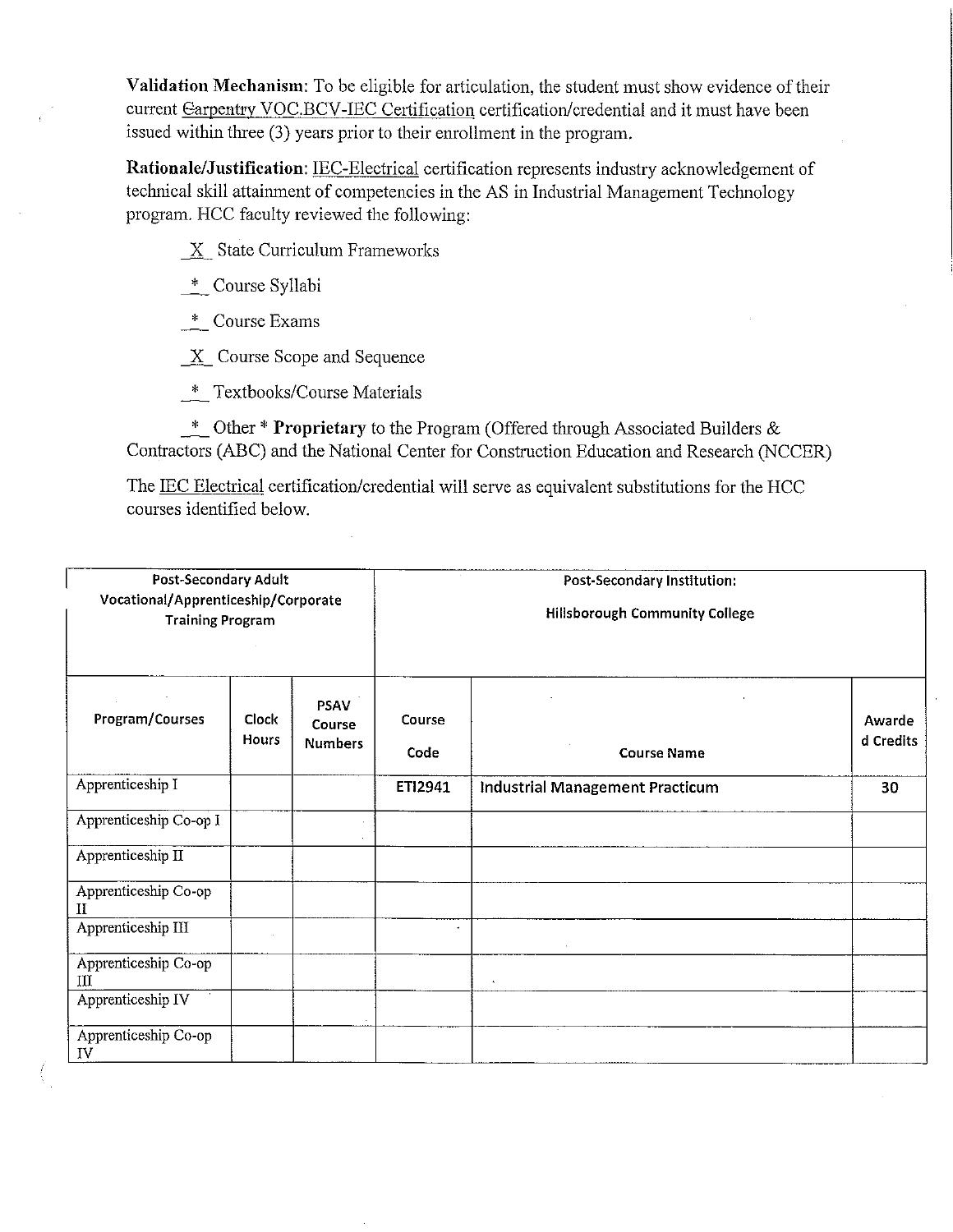| Apprenticeship V          |      |              |                      |  |                             |    |
|---------------------------|------|--------------|----------------------|--|-----------------------------|----|
| Apprenticeship Co-op V    |      |              | --                   |  |                             |    |
| Apprenticeship VI         |      |              |                      |  | $\mathcal{L}_{\mathcal{A}}$ |    |
| Apprenticeship Co-op VI   |      | $\mathbf{R}$ |                      |  |                             |    |
| Apprenticeship VII        |      |              |                      |  |                             |    |
| Apprenticeship Co-op VII  |      |              |                      |  |                             |    |
| Apprenticeship VIII       |      |              | $\sim$               |  |                             |    |
| Apprenticeship Co-op VIII |      |              |                      |  |                             |    |
| <b>Total Clock Hours</b>  | 1500 |              | <b>Total credits</b> |  |                             | 30 |

Total Credits Awarded for the courses listed above is \_\_\_\_\_\_ **30** 

**Signatures** 

 $\widehat{f}/\widehat{f}_{12}$  , / '

Signature Dean, PSAV and Workforce Training

Signature Department Chair, Engineering Technology

Signature Department Chair, Industrial Management

Signature Director, Associate in Science Programs Date

Û.

Signature Vice President, Academic Affairs **Date** 

*r; {'\_ I,.\_,·*   $c/$  - o\  $^{\circ}$  - / /

Date

Date

 $3/28/19$ 

Date

19 | ق) | 4

Date

 $22/19$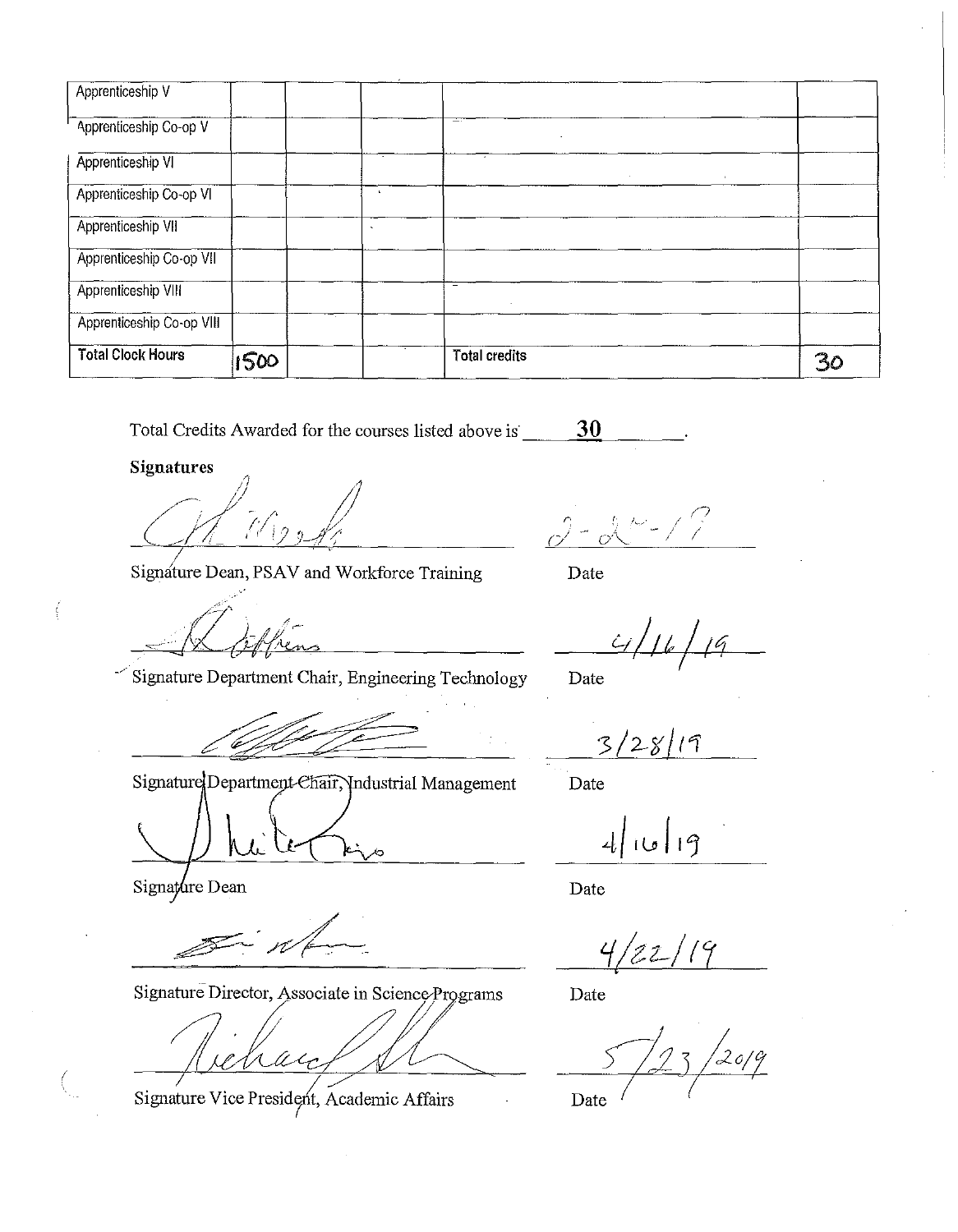#### **2013 - 2014**

#### **Florida Department of Education Curriculum Framework**

| Program Title:  | Electrician                          |
|-----------------|--------------------------------------|
| Program Type:   | <b>Career Preparatory</b>            |
| Career Cluster: | <b>Architecture and Construction</b> |

|                                                           | a destruction<br><b>PSY W</b>                                                                         |
|-----------------------------------------------------------|-------------------------------------------------------------------------------------------------------|
| Program Number                                            | 1460314                                                                                               |
| CIP Number                                                | 0646030204                                                                                            |
| Grade Level                                               | 30,31                                                                                                 |
| Standard Length                                           | 1500 Hours                                                                                            |
| Teacher<br>Certification                                  | ELECTRICAL @77G                                                                                       |
| <b>CTSO</b>                                               | <b>SkillsUSA</b>                                                                                      |
| SOC Codes (all<br>applicable)                             | 47-3013 - Helpers - Electricians<br>47-2111 - Electricians                                            |
| <b>Facility Code</b>                                      | 245 - http://www.fldoe.org/edfacil/sref.asp (State Requirements for<br><b>Educational Facilities)</b> |
| Targeted<br>Occupation List                               | http://www.labormarketinfo.com/wec/TargetOccupationList.htm                                           |
| Perkins Technical<br><b>Skill Attainment</b><br>Inventory | http://www.fldoe.org/workforce/perkins/perkins_resources.asp                                          |
| Industry<br>Certifications                                | http://www.fidoe.org/workforce/fcpea/default.asp                                                      |
| Statewide<br>Articulation                                 | http://www.fldoe.org/workforce/dwdframe/artic_frame.asp                                               |
| <b>Basic Skills Level</b>                                 | Mathematics:<br>9<br>Language:<br>9<br>Reading:<br>9                                                  |

#### **Purpose**

The purpose of this program is to prepare students for employment or advanced training in a variety of construction electrical industries

This program offers a sequence of courses that provides coherent and rigorous content aligned with challenging academic standards and relevant technical knowledge and skills needed to prepare for further education and careers in the Architecture and Construction career cluster; provides technical skill proficiency, and includes competency-based applied learning that contributes to the academic knowledge, higher-order reasoning and problem-solving skills, work attitudes, general employability skills, technical skills, and occupation-specific skills, and knowledge of all aspects of the Architecture and Construction career cluster. *(*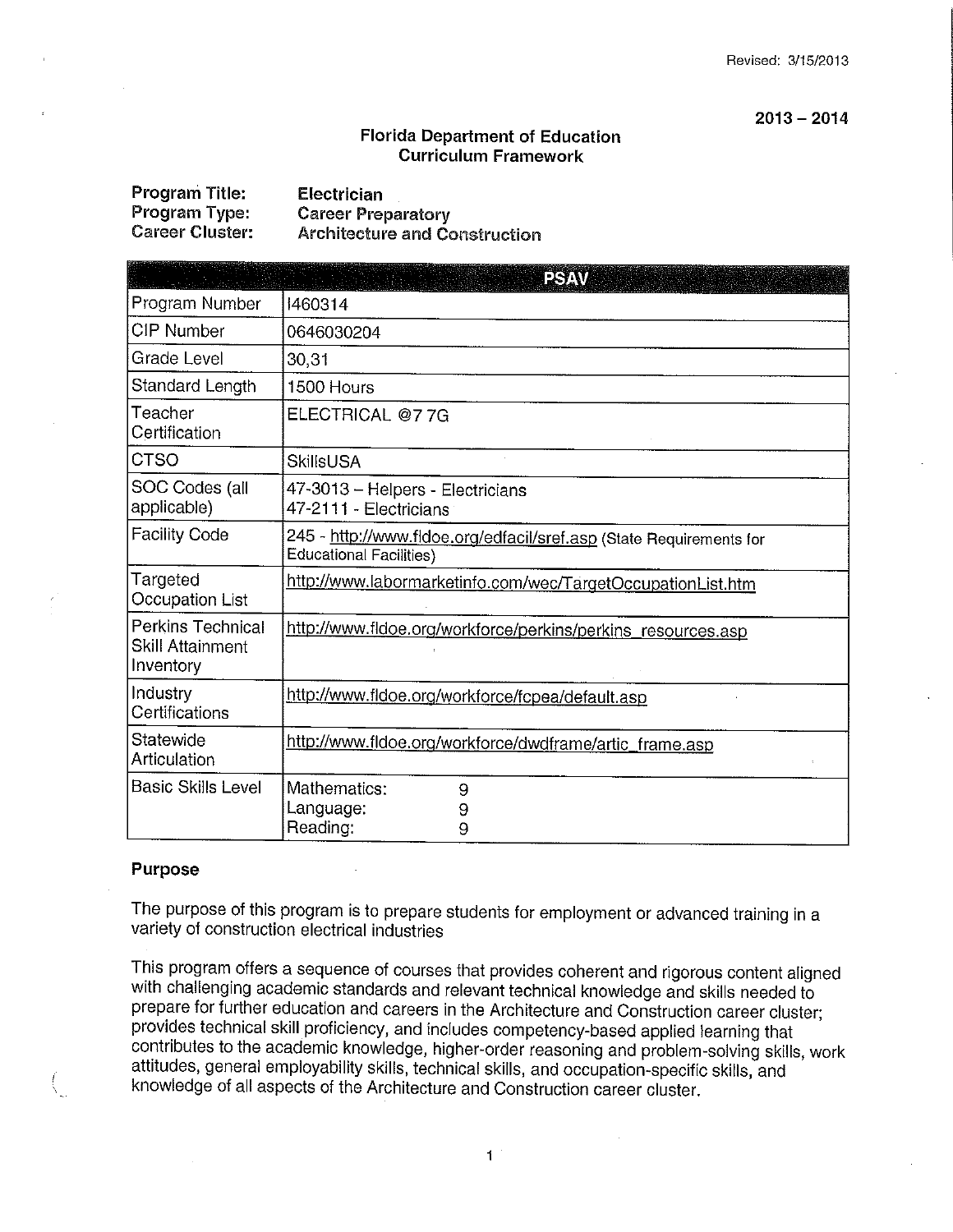#### **Program Structure**

This program is a planned sequence of instruction consisting of four occupational completion points. The recommended sequence allows students to complete specified portions of a program for employment or to remain for advanced training. A student who completes the applicable competencies at any occupational completion point may either continue with the training program or terminate as an occupational completer.

When offered at the postsecondary adult career and technical level, this program is comprised of courses which have been assigned course numbers in the SCNS (Statewide Course Numbering System) in accordance with Section 1007.24 (1), F.S. Career and Technical credit shall be awarded to the student on a transcript in accordance with Section 1001.44(3)(b), F.S.

| <b>OCP</b> | Course Number Course Title |                                | Course Length SOC Code |         |
|------------|----------------------------|--------------------------------|------------------------|---------|
|            | <b>BCV0603</b>             | Electrician Helper             | 300 Hours              | 47-3013 |
|            | <b>BCV0640</b>             | <b>Residential Electrician</b> | 450 Hours              | 47-2111 |
|            | <b>BCV0652</b>             | <b>Commercial Electrician</b>  | 450 Hours              | 47-2111 |
|            | <b>BCV0667</b>             | <b>Industrial Electrician</b>  | 300 Hours              | 47-2111 |

The following table illustrates the program structure:

### **Laboratory Activities**

Laboratory activities are an integral part of this program. These activities include instruction in the use of safety procedures, tools, equipment, materials, and processes related to these occupations. Equipment and supplies should be provided to enhance hands-on experiences for students.

#### **Special Notes**

#### **Career and Technical Student Organization (CTSO)**

SkillsUSA, Inc. is the appropriate career and technical student organization for providing leadership training and reinforcing specific career and technical skills. Career and Technical Student Organizations provide activities for students as an integral part of the instruction offered. The activities of such organizations are defined as part of the curriculum in accordance with Rule 6A-6.065, F.A.C.

### **Cooperative Training-' OJT**

On-the-job training is appropriate but not required for this program. Whenever offered, the rules, guidelines, and requirements specified in the OJT framework apply.

#### **Essential Skills**

Essential skills identified by the Division of Career and Adult Education have been integrated into the standards and benchmarks of this program. These skills represent the general knowledge and skills considered by industry to be essential for success in careers across all

2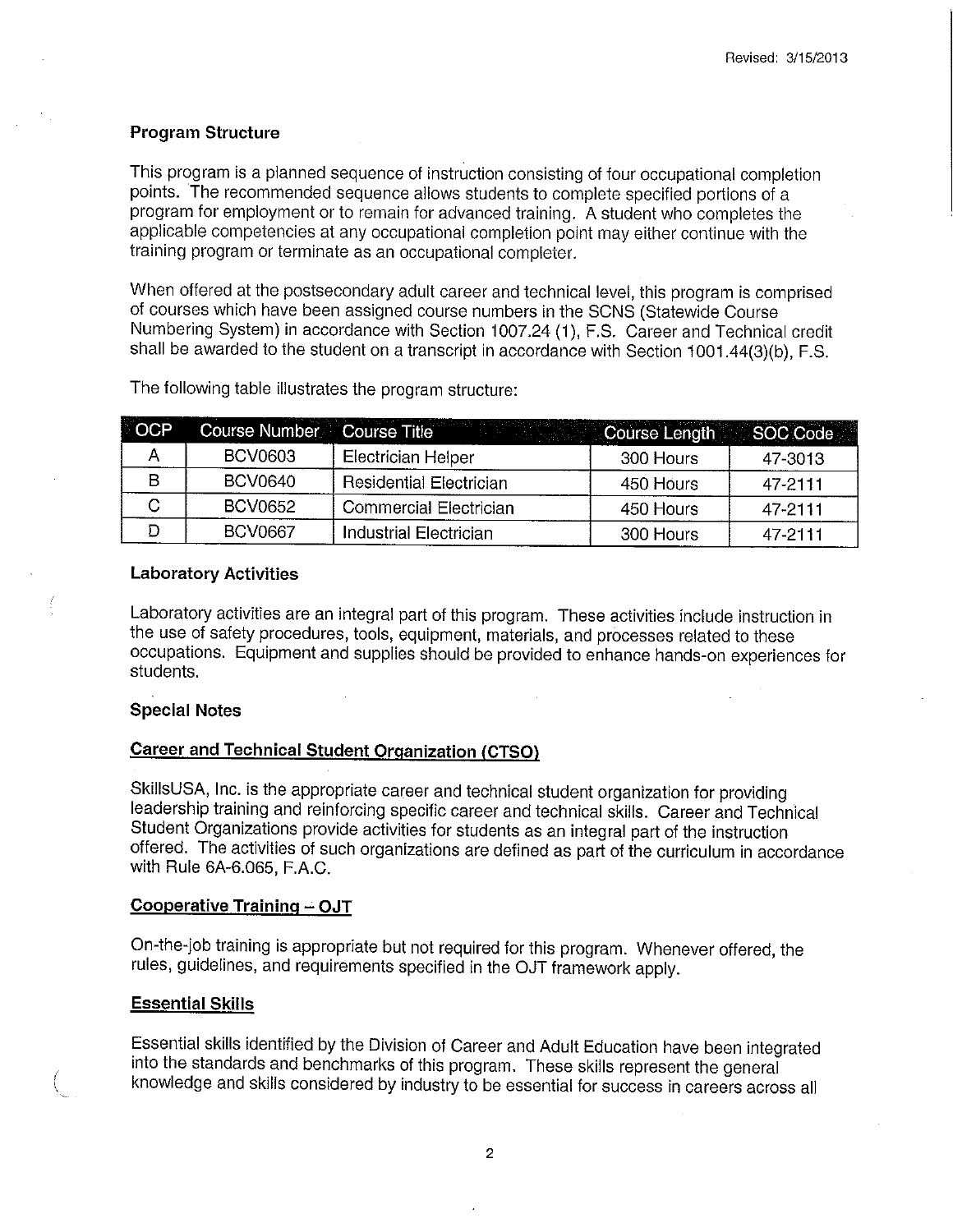career clusters. Students preparing for a career served by this program at any level should be able to demonstrate these skills in the context of this program. A complete list of Essential Skills and links to instructional resources in support of these Essential Skills are published on the CTE Essential Skills page of the FL-DOE website

(<http://www.fldoe.org/workforce/dwdframe/essential> skills.asp).

#### **Basic Skills**

In PSAV programs offered for 450 hours or more, in accordance with Rule GA-10.040, F.A.C., the minimum basic skills grade levels required for postsecondary adult career and technical students to complete this program are: Mathematics 9, Language 9, and Reading 9. These grade level numbers correspond to a grade equivalent score obtained on a state designated basic skills examination.

Adult students with disabilities, as defined in Section 1004.02(7), Florida Statutes, may be exempted from meeting the Basic Skills requirements (Rule GA-10.040). Students served in exceptional student education (except gifted) as defined in s. 1003.01(3)(a), F.S., may also be exempted from meeting the Basic Skills requirement. Each school district and Florida College must adopt a policy addressing procedures for exempting eligible students with disabilities from the Basic Skills requirement as permitted in Section 1004.91(3), F.S.

Students who possess a college degree at the Associate of Applied Science level or higher; who have completed or are exempt from the college entry-level examination; or who have passed a state, national, or industry licensure exam are exempt from meeting the Basic Skills requirement (Rule GA-10.040, F.A.C.) Exemptions from state, national or industry licensure are limited to the certifications listed at <http://www.fldoe.org/workforce/dwdframe/rtf/basicskills>-License-exempt.rtf.

#### **Accommodations**

*(* 

Federal and state legislation requires the provision of accommodations for students with disabilities as identified on the secondary student's IEP or 504 plan or postsecondary student's accommodations' plan to meet individual needs and ensure equal access. Postsecondary students with disabilities must self-identify, present documentation, request accommodations if needed, and develop a plan with their counselor and/or instructors. Accommodations received in postsecondary education may differ from those received in secondary education. Accommodations change the way the student is instructed. Students with disabilities may need accommodations in such areas as instructional methods and materials, assignments and assessments, time demands and schedules, learning environment, assistive technology and special communication systems. Documentation of the accommodations requested and provided should be maintained in a confidential file.

In addition to accommodations, some secondary students with disabilities (students with an Individual Educational Plan (IEP) served in Exceptional Student Education or ESE) will need modifications to meet their needs. Modifications change the outcomes or what the student is expected to learn, e.g., modifying the curriculum of a secondary career and technical education course. Note postsecondary curriculum cannot be modified.

Some secondary students with disabilities (ESE) may need additional time (i.e., longer than the regular school year), to master the student performance standards associated with a regular Occupational Completion Point (OCP) or a Modified Occupational Completion Point (MOCP). If

3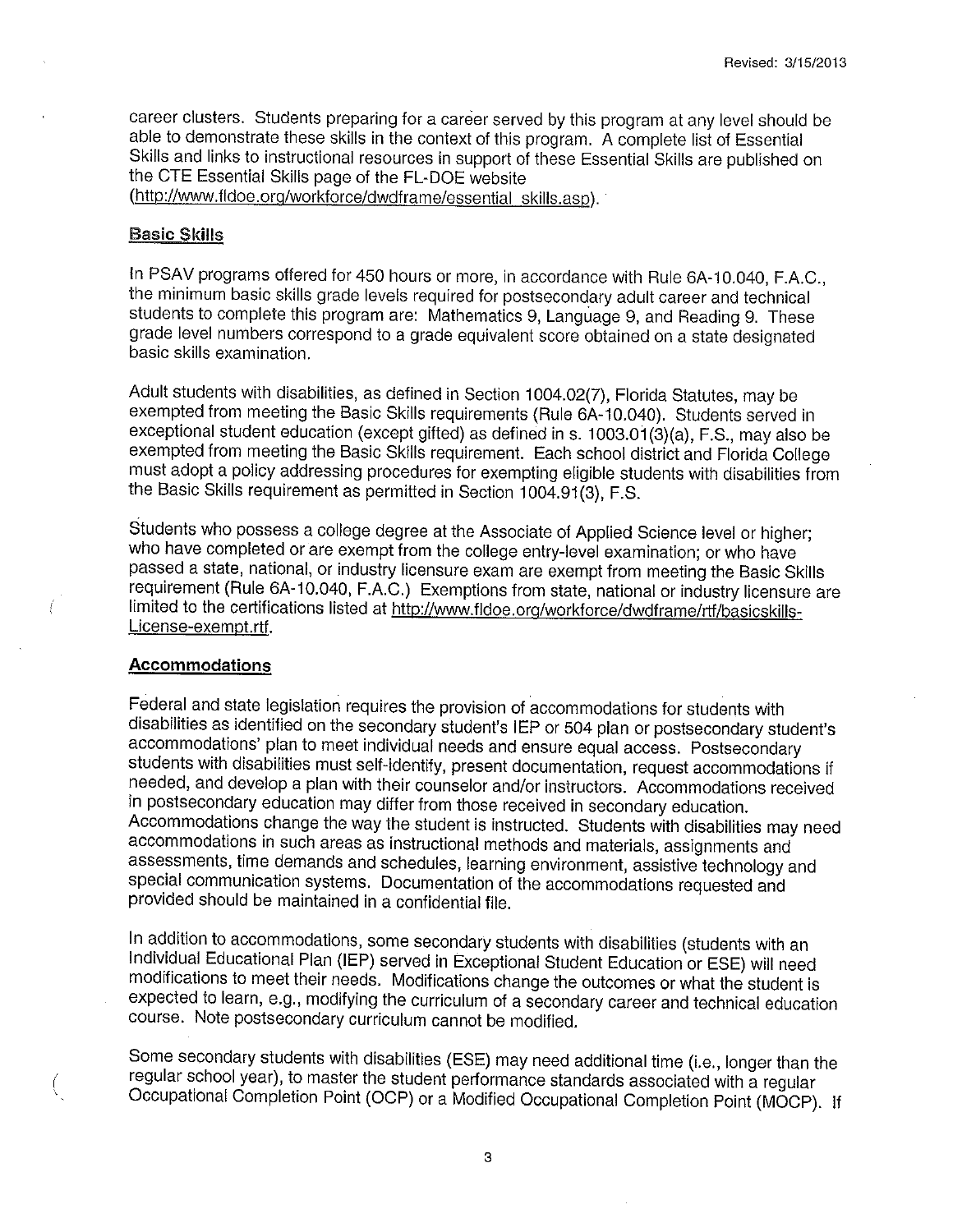needed, a student may enroll in the same career and technical course more than once. Documentation should be included in the IEP that clearly indicates that it is anticipated that the student may need an additional year to complete an OCP/MOCP. The student should work on different competencies and new applications of competencies each year toward completion of the OCP/MOCP. After achieving the competencies identified for the year, the student earns credit for the course. It is important to ensure that credits earned by students are reported accurately. The district's information system must be designed to accept multiple credits for the same course number (for eligible students with disabilities).

#### **Articulation**

This program (1460314) has a statewide articulation agreement approved by the Florida State Board of Education:

Building Construction Technology AS (1615100101) - 3 credits

For details on articulation agreements which correlate to programs and industry certifications refer to <http://www.fldoe.org/workforce/dwdframe/artic>\_frame.asp.

#### **Standards**

After successfully completing this program, the student will be able to pertorm the following:

- 01.0 Demonstrate the importance of health, safety, and environmental management systems in organizations and their importance to organizational pertormance and regulatory compliance.
- 02.0 Identify, use and maintain the tools and accessories used in the electrical industry.
- 03.0 Demonstrate an understanding of basic Direct-Current (DC) electrical-circuit skills.
- 04.0 Use oral and written communication skills in creating, expressing and interpreting information and ideas.
- 05.0 Demonstrate mathematics knowledge and skills.
- 06.0 Demonstrate an understanding of basic electricity.
- 07.0 Read and interpret basic electric codes.
- 08.0 Apply mathematics knowledge and skills to electricity.
- 09.0 Demonstrate further understanding of electricity.<br>10.0 Solve problems using critical thinking skills, creation
- Solve problems using critical thinking skills, creativity and innovation.
- **11.0** Demonstrate language arts knowledge and skills.
- 12.0 Demonstrate science knowledge and skills.
- 13.0 Demonstrate proficiency in electrical math problems and skills.<br>14.0 Use information technology tools.
- Use information technology tools.
- 15.0 Describe the importance of professional ethics and legal responsibilities.
- 16.0 Demonstrate personal money-management concepts, procedures, and strategies.<br>17.0 Demonstrate Alternating-Current (AC) circuit skills.
- Demonstrate Alternating-Current (AC) circuit skills.
- 18.0 Explain the importance of employability and entrepreneurship skills.<br>19.0 Describe the roles within teams, work units, departments, organizati
- Describe the roles within teams, work units, departments, organizations, interorganizational systems, and the larger environment.
- 20.0 Demonstrate leadership and teamwork skills needed to accomplish team goals and objectives.
- 21.0 Install residential wiring.
- 22.0 Install residential wiring systems. *(*
- Demonstrate proficiency in commercial wiring.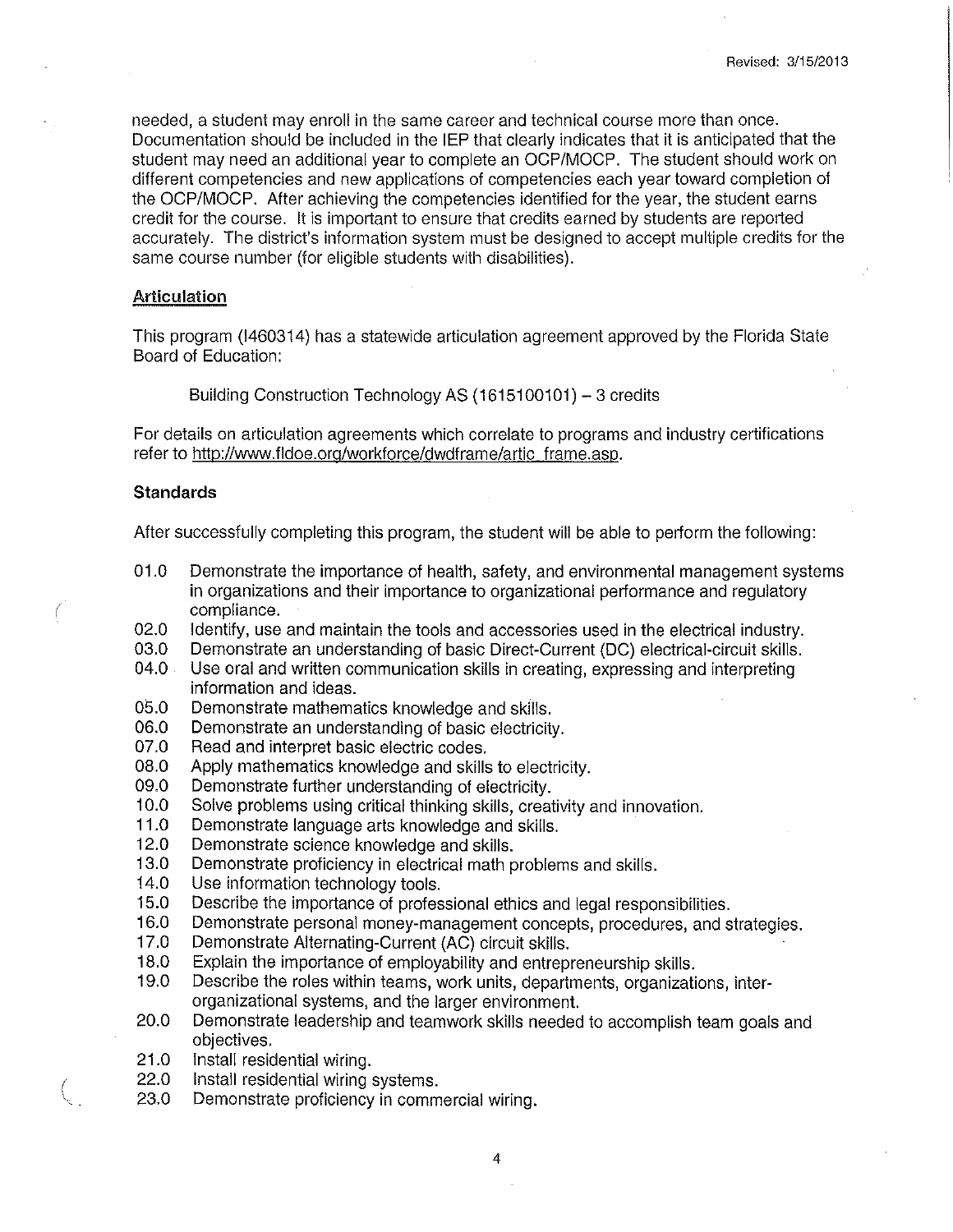- 24.0 Demonstrate specialized electrical skills.<br>25.0 Demonstrate competency in industrial wire
- 25.0 Demonstrate competency in industrial wiring.<br>26.0 Demonstrate competency in transformers.
- 26.0 Demonstrate competency in transformers.<br>27.0 Demonstrate competency in AC and DC m

(

- 
- 27.0 Demonstrate competency in AC and DC motors.<br>28.0 Demonstrate competency in electrical and electro Demonstrate competency in electrical and electronic control circuits and equipment.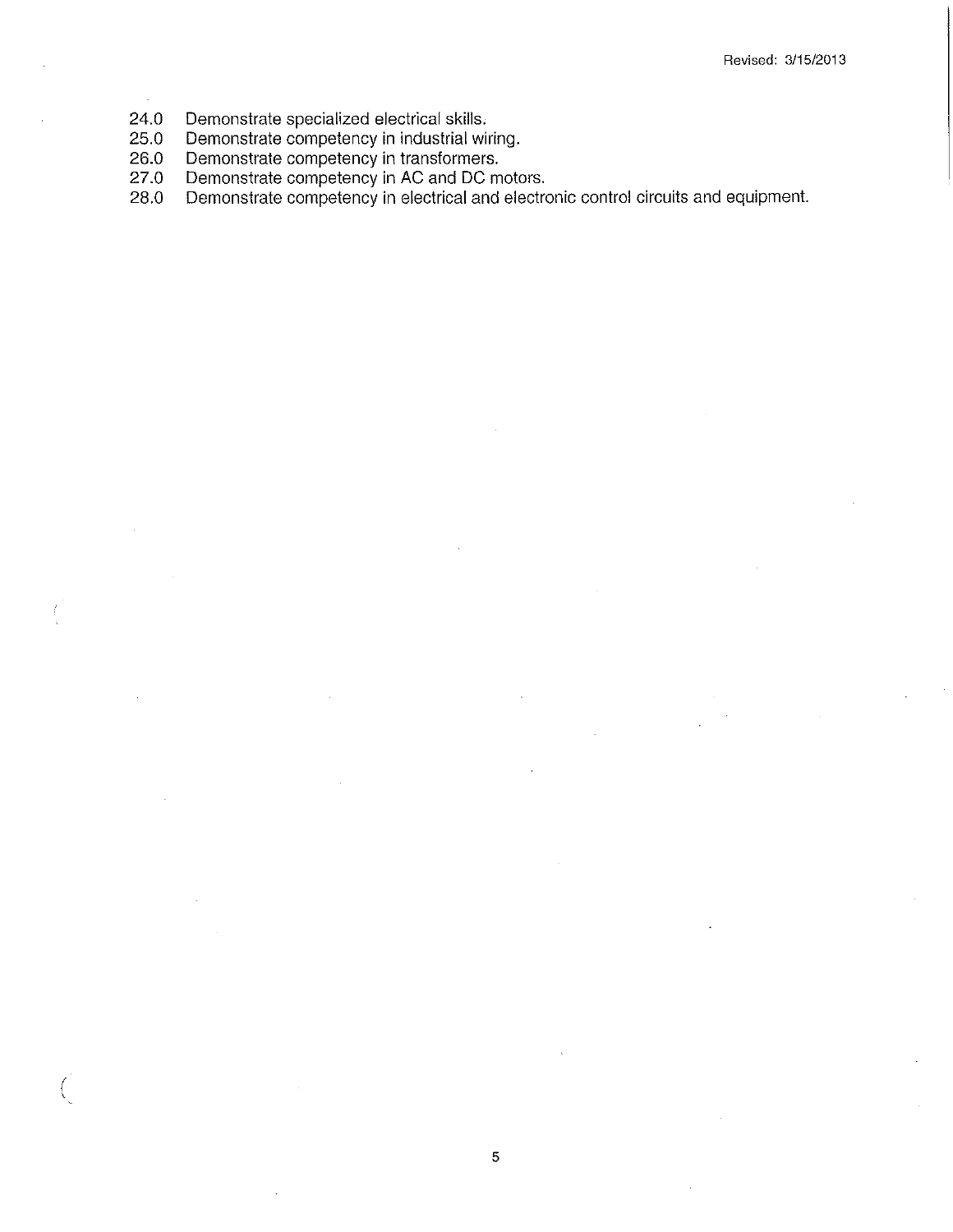$2013 - 2014$ 

#### **Florida Department of Education Student Performance Standards**

| Program Title: | <b>Electrician</b> |
|----------------|--------------------|
| PSAV Number:   | 1460314            |

**Course Number: BCV0603 Occupational Completion Point: A Electrician Helper- 300 Hours** - **SOC Code 47-3013** 

- 01.0 Demonstrate the importance of health, safety, and environmental management systems in organizations and their importance to organizational performance and regulatory compliance--The student will be able to:
	- 01.01 Clean the work area and maintain it in a safe condition.
	- 01.02 Describe personal and jobsite safety rules and regulations that maintain safe and healthy work environments. The state of the state of the SHE1.0
	- 01.03 Identify and operate workplace-safety electrical devices.
	- 01.04 Identify health-related problems that may result from exposure to work-related chemicals and hazardous materials, and know the proper precautions required for handling such materials.
	- 01.05 Explain emergency procedures to follow in response to workplace accidents.
	- 01.06 Create a disaster and/or emergency response plan. SHE2.0
	- 01.07 Demonstrate knowledge of CPR (cardiopulmonary resuscitation) and first aid.
	- 01.08 Describe "Right-to-Know" Law as recorded in (29 CFR.1910.1200)
- 02.0 Identify, use and maintain the tools and accessories used in the electrical industry--The student will be able to:
	- 02.01 Identify and select tools, equipment, materials, and wires to complete a job.
	- 02.02 Drill holes in metal, wood, and concrete for electrical wiring.
	- 02.03 Lay out electrical devices, complying with regulations.
	- 02.04 Install the following, complying with the appropriate local, state, or national electric codes:
		- a. Conductors and cable
		- b. Standard outlets and switch boxes
		- c. Explain cord connections on major appliances
		- d. Cords switches, receptacles, and dimmers, including a single-pole switched lighting circuit, a three-way switched lighting circuit, and a four-way combination circuit.
- 03.0 Demonstrate an understanding of basic Direct-Current (DC) electrical-circuit skills--The student will be able to:
	- 03.01 Define the terms "voltage," "current," "resistance," "power," and "energy."
	- 03.02 Measure voltage, amperage, and resistance, using a Volt-Ohm Meter (VOM) and a Digital Volt-Ohm Meter (DVM).
	- 03.03 Analyze, and explain a series, series-parallel, and parallel circuit.
	- *<sup>I</sup>*03.04 Draw each type of circuit and calculate the circuit values. <sup>I</sup>03.05 Explain and apply Ohm's Law.
	-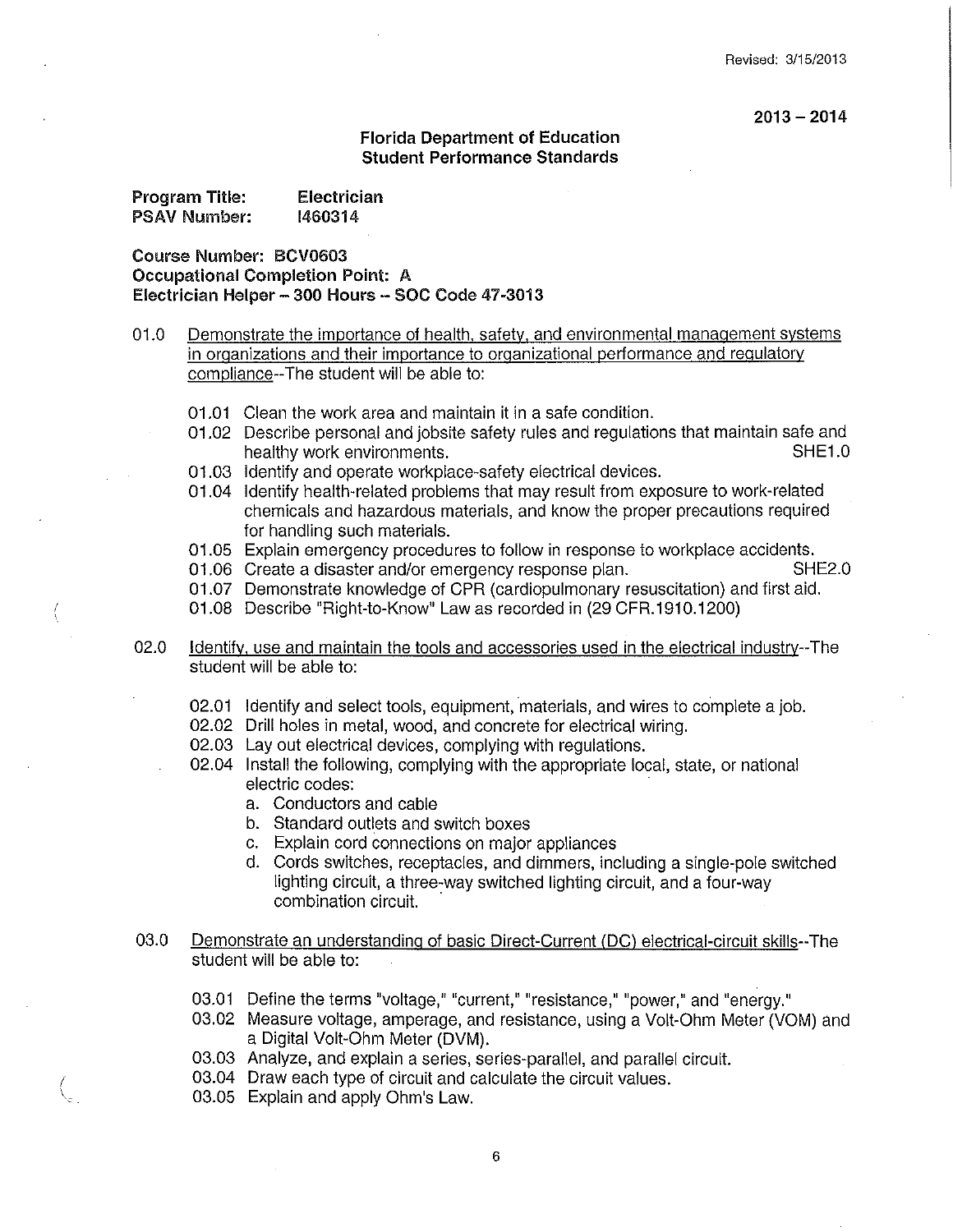03.06 Compute conductance and resistance of conductors and insulators.

04.0 Use oral and writ<u>ten communication skills in creating, expressing and interpreting</u> information and ideas--The student will be able to:

|      |       | 04.01 Select and employ appropriate communication concepts and strategies to             |              |
|------|-------|------------------------------------------------------------------------------------------|--------------|
|      |       | enhance oral and written communication in the workplace.                                 | CM1.0        |
|      |       | 04.02 Locate, organize and reference written information from various sources.           | <b>CM3.0</b> |
|      |       | 04.03 Design, develop and deliver formal and informal presentations using appropriate    |              |
|      |       | media to engage and inform diverse audiences.                                            | CM5.0        |
|      |       | 04.04 Interpret verbal and nonverbal cues/behaviors that enhance communication.CM6.0     |              |
|      |       | 04.05 Apply active listening skills to obtain and clarify information.                   | CM7.0        |
|      |       | 04.06 Develop and interpret tables and charts to support written and oral                |              |
|      |       | communications.                                                                          | <b>CM8.0</b> |
|      |       | 04.07 Exhibit public relations skills that aid in achieving customer satisfaction.       | CM10.0       |
| 05.0 |       | Demonstrate mathematics knowledge and skills--The student will be able to:               |              |
|      |       | 05.01 Demonstrate knowledge of arithmetic operations.                                    | AF3.2        |
|      |       | 05.02 Analyze and apply data and measurements to solve problems and interpret            |              |
|      |       | documents.                                                                               | AF3.4        |
|      |       | 05.03 Construct charts/tables/graphs using functions and data.                           | AF3.5        |
|      |       |                                                                                          |              |
| 06.0 |       | Demonstrate an understanding of basic electricity--The student will be able to:          |              |
|      |       | 06.01 Explain the principles of electromagnetism.                                        |              |
|      |       | 06.02 Explain the magnetic properties of circuits and devices.                           |              |
|      |       | 06.03 Relate electricity to the nature of matter.                                        |              |
|      |       | 06.04 Describe various ways that electricity is produced.                                |              |
|      |       |                                                                                          |              |
| 07.0 |       | Read and interpret basic electric codes--The student will be able to:                    |              |
|      |       | 07.01 Describe the importance of following the local, state and national electric codes. |              |
|      |       | 07.02 Read and interpret basic electric codes, wiring plans and specifications.          |              |
|      |       | 07.03 Identify licensure requirements for electrical occupations.                        |              |
|      |       | 07.04 Demonstrate knowledge of National Fire Protection Agency (NFPA) 70E and how        |              |
|      |       | it relates to job safety.                                                                |              |
|      |       |                                                                                          |              |
| 08.0 |       | Apply mathematics knowledge and skills to electricity--The student will be able to:      |              |
|      |       | 08.01 Demonstrate Solve basic algebraic formulas related to electricity.                 |              |
|      |       | 08.02 Solve basic trigonometric functions related to electrical theory.                  |              |
|      |       | 08.03 Explain basic AC theory and solve related mathematical problems using              |              |
|      |       | appropriate test equipment.                                                              |              |
|      |       | 08.04 Solve math-related problems from measurements on training aids. (Optional)         |              |
| 09.0 |       | Demonstrate further understanding of electricity--The student will be able to:           |              |
|      |       |                                                                                          |              |
|      | 09.01 | Explain molecular action as a result of temperature extremes, chemical reaction          |              |
|      |       | and moisture content.                                                                    |              |
|      |       |                                                                                          |              |

 $\left(\right)$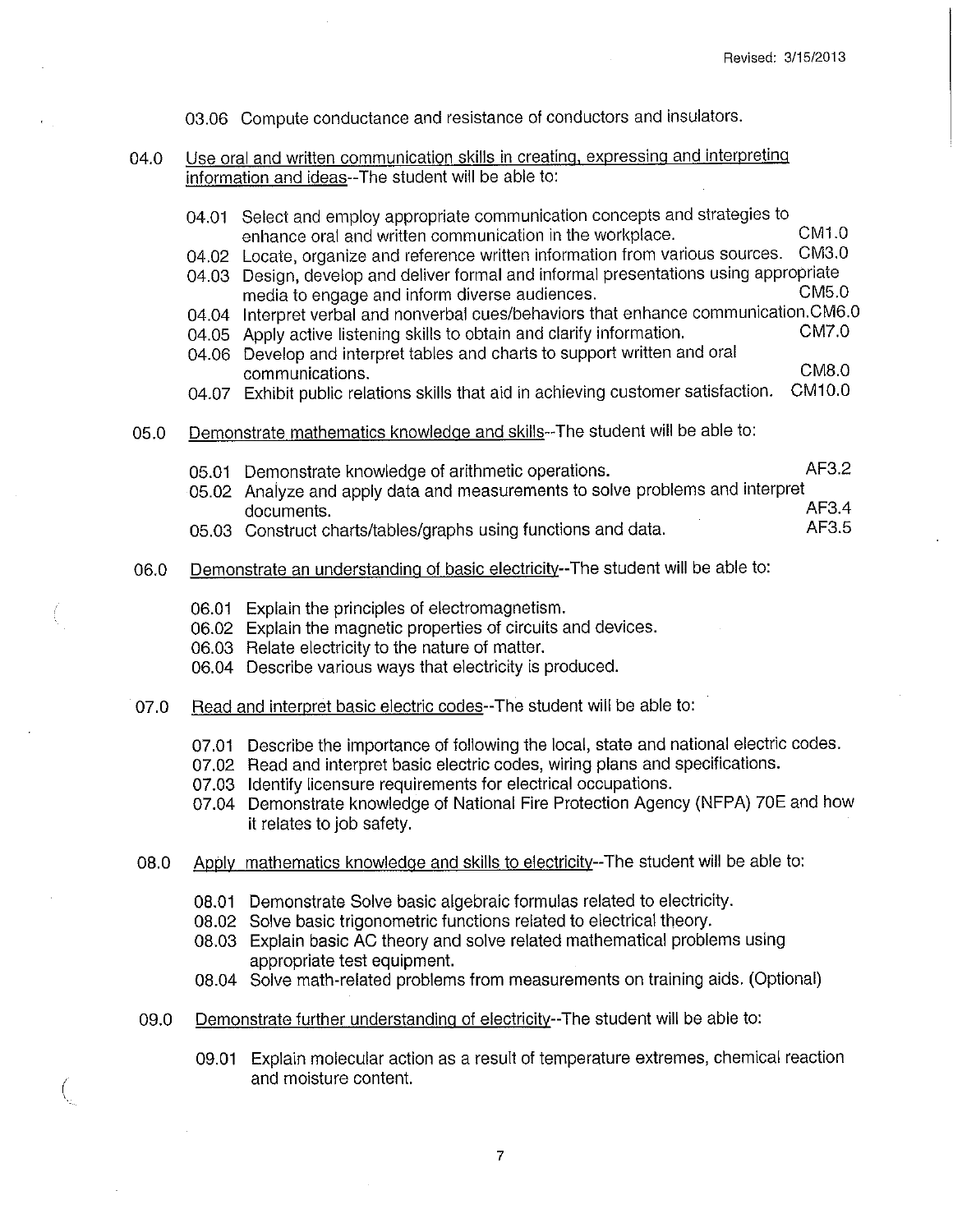- 09.02 Explain how voltage is produced by chemical, mechanical, thermal, photoelectric and piezo electric means.
- 09.03 Identify electrical symbols in construction documents.
- 10.0 Solve problems using critical thinking skills, creativity and innovation--The student will be able to:
	- 10.01 Employ critical thinking skills independently and in teams to solve problems and make decisions. PS1.0
	- 10.02 Employ critical thinking and interpersonal skills to resolve conflicts. PS2.0
	- 10.03 Identify and document workplace performance goals and monitor progress toward those goals. PS3.0
	- 10.04 Conduct technical research to gather information necessary for decision-making.PS4.0
- 11.0 Demonstrate language arts knowledge and skills--The students will be able to: AF2.0
	- 11.01 Locate, comprehend and evaluate key elements of oral and written information. AF2.4
	- 11.02 Draft, revise, and edit written documents using correct grammar, punctuation and vocabulary. Af2.5
	- 11.03 Present information formally and informally for specific purposes and audiences. AF2.9
- 12.0 Demonstrate science knowledge and skills--The students will be able to: AF4.0
	- 12.01 Discuss the role of creativity in constructing scientific questions, methods and explanations. AF4.1
	- 12.02 Formulate scientifically investigable questions, construct investigations, collect and evaluate data, and develop scientific recommendations based on findings.AF4.3

#### **Course Number: BCV0640 Occupational Completion Point: B Residential Electrician - 450 Hours -- SOC Code 47-2111**

- 13.0 Demonstrate proficiency in electrical math problems and skills--The student will be able to:
	- 13.01 Calculate wiring costs.
	- 13.02 Draw an industrial electrical-wiring plan.
	- 13.03 Describe the use of high-voltage test equipment.
	- 13.04 Describe how to test insulation.
	- 13.05 Describe how to balance a load.
	- 13.06 Use electrical related math skills.
- 14.0 Use information technology tools--The students will be able to:
	- 14.01 Use Personal Information Management (PIM) applications to increase workplace efficiency. IT1.0
	- 14.02 Employ technological tools to expedite workflow including word processing, databases, reports, spreadsheets, multimedia presentations, electronic calendar, contacts, email, and internet applications. IT2.0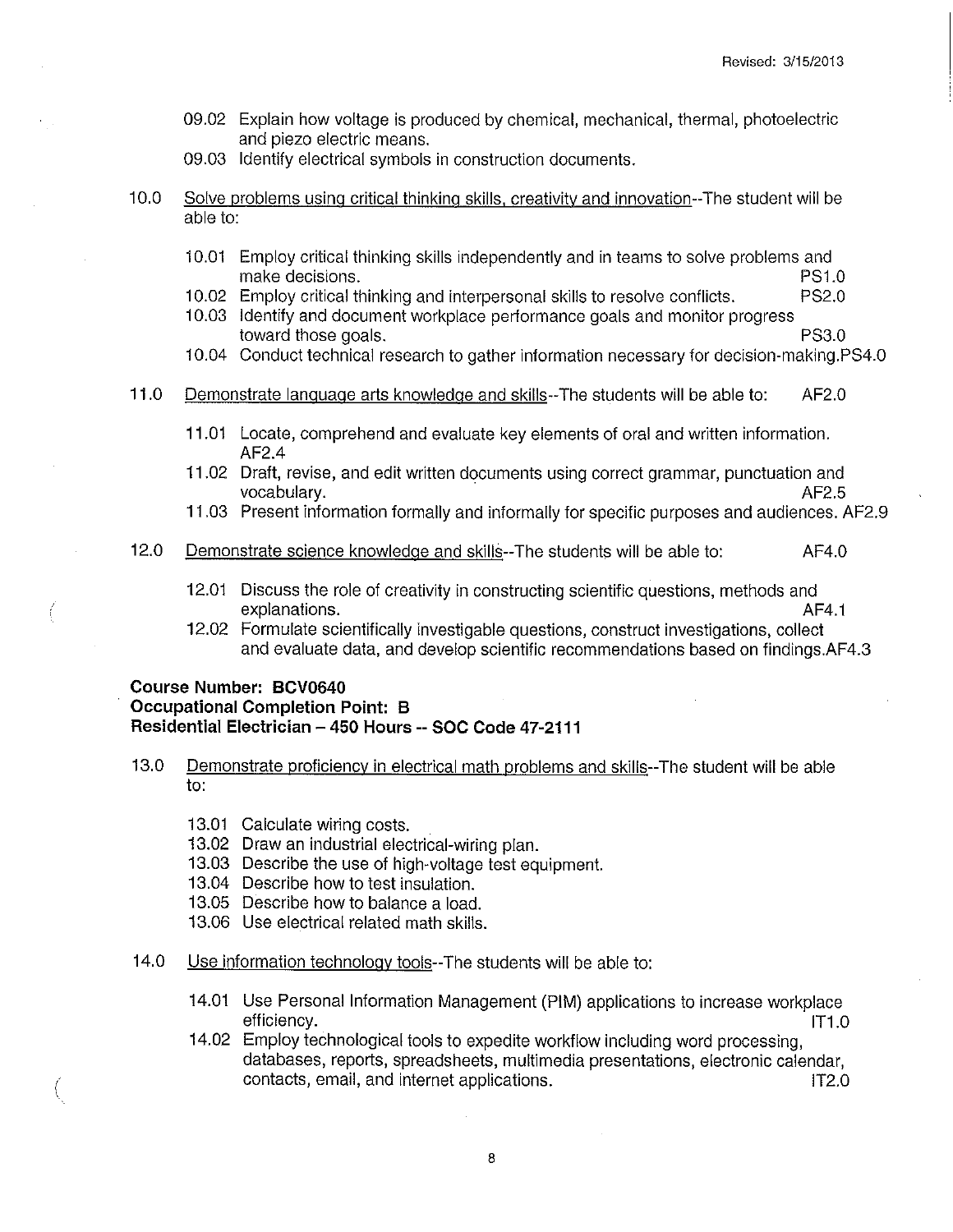- 14.03 Employ computer operations applications to access, create, manage, integrate, and store information.<br>Employ collaborative/eroupware applications to facilitate group work [174.0]
- 14.04 Employ collaborative/groupware applications to facilitate group work.
- 15.0 Describe the importance of professional ethics and legal responsibilities--The student will be able to:
	- 15.01 Evaluate and justify decisions based on ethical reasoning. ELR1 .0
	- 15.02 Evaluate alternative responses to workplace situations based on personal,<br>15.02 Evaluate alternative responsibilities and employer policies. professional, ethical, legal responsibilities, and employer policies.
	- 15.03 Identify and explain personal and long-term consequences of unethical or illegal behaviors in the workplace.<br>Interpret and explain written erganizational policies and procedures. ELR2.0
	- 15.04 Interpret and explain written organizational policies and procedures.
- 16.0 Demonstrate personal money-management concepts. procedures. and strategies--The students will be able to:
	- 16.01 Identify and describe the services and legal responsibilities of financial<br>institutions.<br>16.02 Describe the effect of money management on personal and career goals. FL3.0 16.02 Describe the effect of money management on personal and career goals. FL3.0<br>FL3.1 16.03 Develop a personal budget and financial goals. FL3.1<br>16.04 Complete financial instruments for making deposits and withdrawals. FL3.2 16.04 Complete financial instruments for making deposits and withdrawals. FL3.2<br>FL3.3 16.05 Maintain financial records.<br>16.06 Bead and reconcile financial statements [15] TEMP FL3.4 16.06 Read and reconcile financial statements.
		- 16.07 Research, compare and contrast investment opportunities.
- 17.0 Demonstrate Alternating-Current (AC) circuit skills--The student will be able to:
	- 17.01 Identify the physical and electrical characteristics of capacitors and inductors.
	- 17.02 Demonstrate proficiency in measuring, testing and connecting a transformer.
	- 17.03 Apply the principles of transformers to AC circuits.
	- 17.04 Identify the properties of an AC signal.
	- 17.05 Identify AC sources.
	- 17.06 Analyze and apply the principles of transformers to AC circuits.
	- 17.07 Analyze polyphase circuits.
	- 17.08 Install a simple polyphase circuit.
- 18.0 Explain the importance of employability and entrepreneurship skills--The student will be able to:
	- 18.01 Identify and demonstrate positive work behaviors needed to be employable.ECD1 .0
	- 18.02 Develop personal career plan that includes goals, objectives, and strategies.ECD2.0
	- 18.03 Examine licensing, certification, and industry credentialing requirements. ECD3.0
	- 18.04 Maintain a career portfolio to document knowledge, skills, and experience.ECD5.0
	- 18.05 Evaluate and compare employment opportunities that match career goals.ECD6.0<br>18.06 Identify and exhibit traits for retaining employment.
	- 18.06 Identify and exhibit traits for retaining employment.
	- 18.07 Identify opportunities and research requirements for career advancement.ECD8.0<br>18.08 Besearch the benefits of ongoing professional development. ECD9.0
	- 18.08 Research the benefits of ongoing professional development.
- 18.09 Examine and describe entrepreneurship opportunities as a career planning  $\sim$  coption. ECD10.0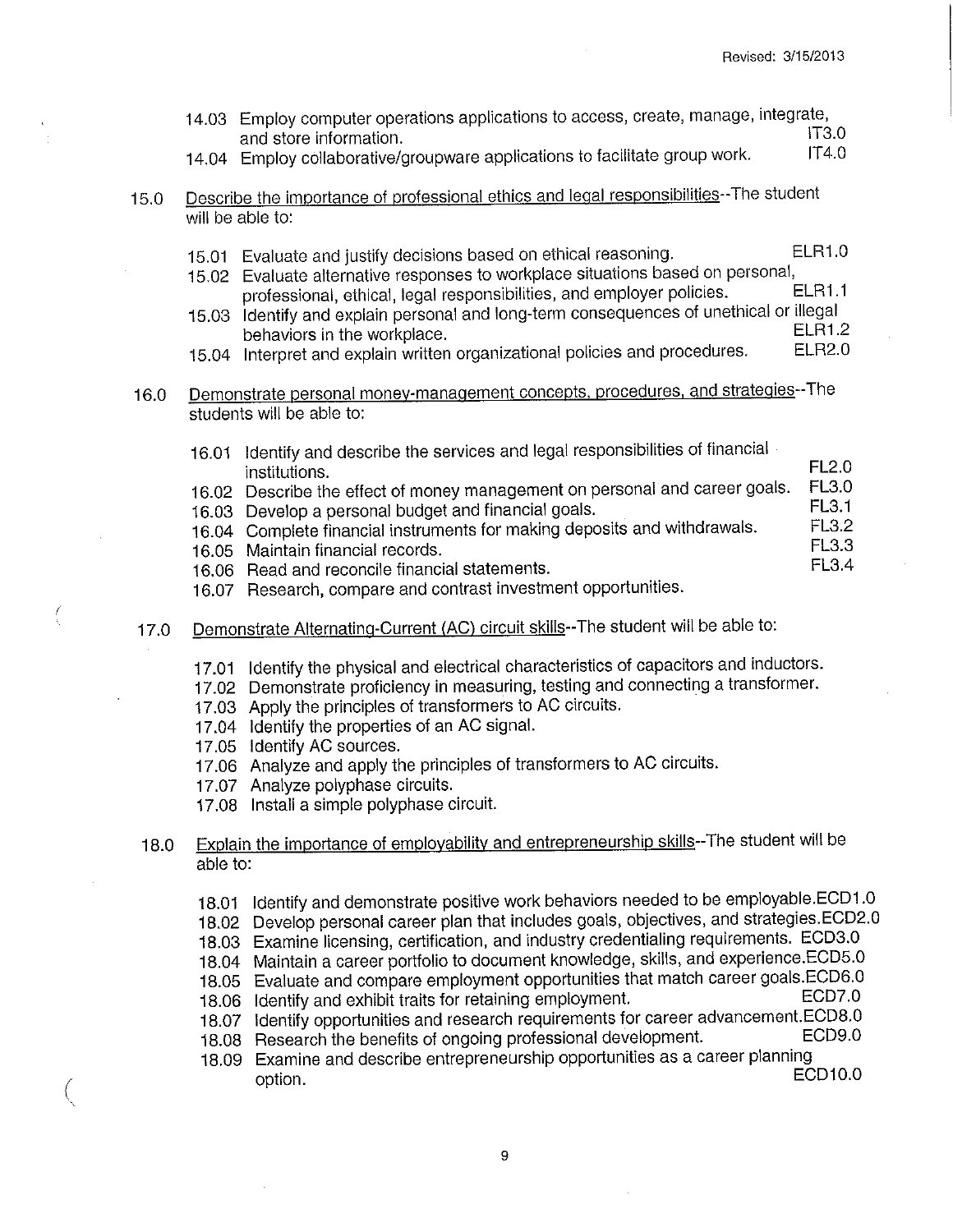#### 19.0 Describe the roles within teams, work units, departments, organizations, interorganizational systems, and the larger environment--The students will be able to:

- 19.01 Describe the nature and types of business organizations. SY1.0
- 19.02 Explain the effect of key organizational systems on performance and quality.

19.04 Explain the impact of the global economy on business organizations.

### 20.0 Demonstrate leadership and teamwork skills needed to accomplish team goals and objectives--The students will be able to:

20.01 Employ leadership skills to accomplish organizational goals and objectives. LT1 .0

|  | 20.02 Establish and maintain effective working relationships with others in order to |          |
|--|--------------------------------------------------------------------------------------|----------|
|  | accomplish objectives and tasks.                                                     | LT3.0    |
|  | 20.03 Conduct and participate in meetings to accomplish work tasks.                  | LT4.0    |
|  | 20.04 Employ mentoring skills to inspire and teach others.                           | 1 T.S.O. |

- 21.0 Install residential wiring--The student will be able to:
	- 21.01 Identify residential-wiring requirements and specifications in accordance with a wiring plan.
	- 21.02 Draw a residential wiring plan, using electrical-wiring symbols.
	- 21.03 Identify and install a recessed lighting fixture, a fluorescent lighting fixture, and a surface lighting fixture according to the specifications, complying with the appropriate local, state, or national electric codes.
	- 21.04 Identify, install, and wire a duplex- receptacle-outlet circuit, a split-circuit duplexreceptacle-outlet circuit, and a special-purpose receptacle-outlet circuit according to the specifications, complying with the appropriate local, state, or national electric codes.
- 22.0 Install residential wiring systems--The student will be able to:
	- 22.01 Install and wire a low-voltage signal system.
	- 22.02 Install conduit systems.
	- 22.03 Provide power for heating, ventilation, and air-conditioning equipment.
	- 22.04 Install the following, complying with the appropriate local, state, or national electric codes:
		- a. Service-entrance main panel
		- b. Service-entrance meter base
		- c. Alarm system/smoke detectors
	- 22.05 Demonstrate knowledge of the requirements for the installation of a swimmingpool electrical system.
	- 22.06 Connect single-phase and three-phase transformers.
	- 22.07 Troubleshoot residential electric circuits.

### **Course Number: BCV0652**

**Occupational Completion Point: C Commercial Electrician - 450 Hours -- SOC Code 47-2111** 

23.0 Demonstrate proficiency in commercial wiring--The student will be able to:

<sup>19.03</sup> List and describe quality control systems and/or practices common to the workplace. SY2.0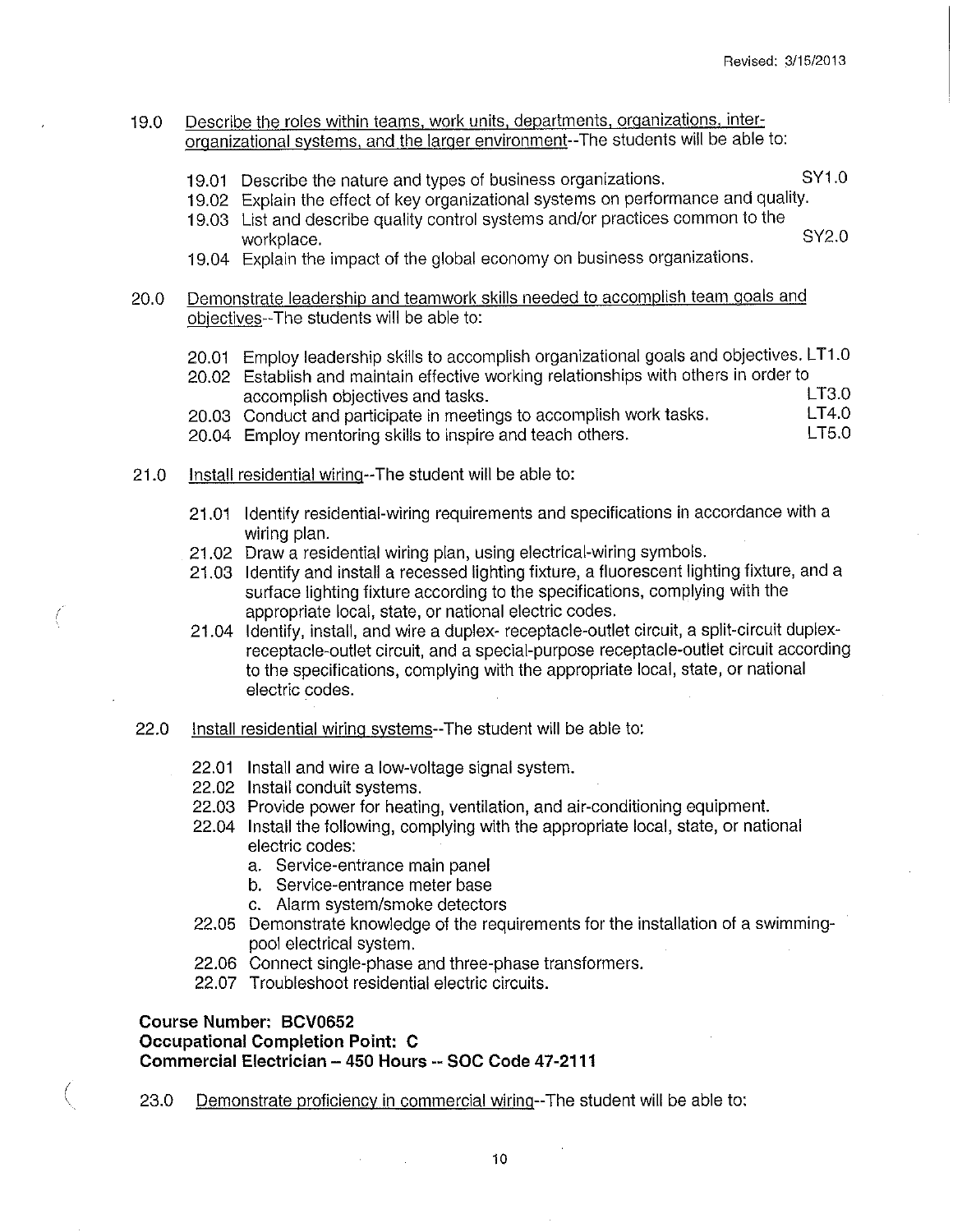- 23.01 Read and interpret a commercial wiring plan and specifications.
- 23.02 Draw a commercial electrical-wiring plan.
- 23.03 Select tools, equipment, materials, and wires to complete a job.
- 23.04 Install the following according to the plan and specifications, complying with appropriate electric codes:
	- a. Wire mold
	- b. Conduit, duct, and raceway systems
	- c. Conductors in a conduit
- 23.05 Describe the difference between a residential and a commercial lighting circuit.
- 23.06 Construct control circuits from schematics.
- 23.67 Describe high-voltage (over 600V) wiring requirements.
- 23.08 Demonstrate knowledge of installing wiring in hazardous areas.
- 23.09 Explain a commercial three-phase receptacle circuit, and an emergency-lighting system.
- 23.10 Explain commercial-service-entrance requirements.
- 24.0 Demonstrate specialized electrical skills--The student will be able to:
	- 24.01 Explain solid-state control devices.
	- 24.02 Explain data cable installation according to the plan and specifications.

#### **Course Number: BCV0667 Occupational Completion Point: D Industrial Electrician - 300 Hours - SOC Code 47-2111**

- 25.0 Demonstrate competency in industrial wiring--The student will be able to:
	- 25.01 Draw an industrial one-line power diagram.
	- 25.02 Test insulation resistance using a megohmmeter.
	- 25.03 Install a motor branch circuit.
	- 25.04 Using the National Electrical Code (NEC), make the following required calculations:
		- a. Conductor size
		- b. Overcurrent protection
		- c. Overload protection
		- d. Short circuit protection
	- 25.05 Install a 277 V lighting branch circuit.
	- 25.06 Describe a bus duct power distribution system.
	- 25.07 Describe fiber-optic installation requirements.
	- 25.08 Demonstrate the use of industrial test equipment.
	- 25.09 Install the following:
		- a. Disconnect switch fused and unfused
		- b. Raceways
		- c. Emergency stop switch
		- d. Circuit breaker
		- e. Panelboard

#### 26.0 Demonstrate competency in transformers--The student will be able to:

26.01 Explain the basic principles of mutual induction and transformer action.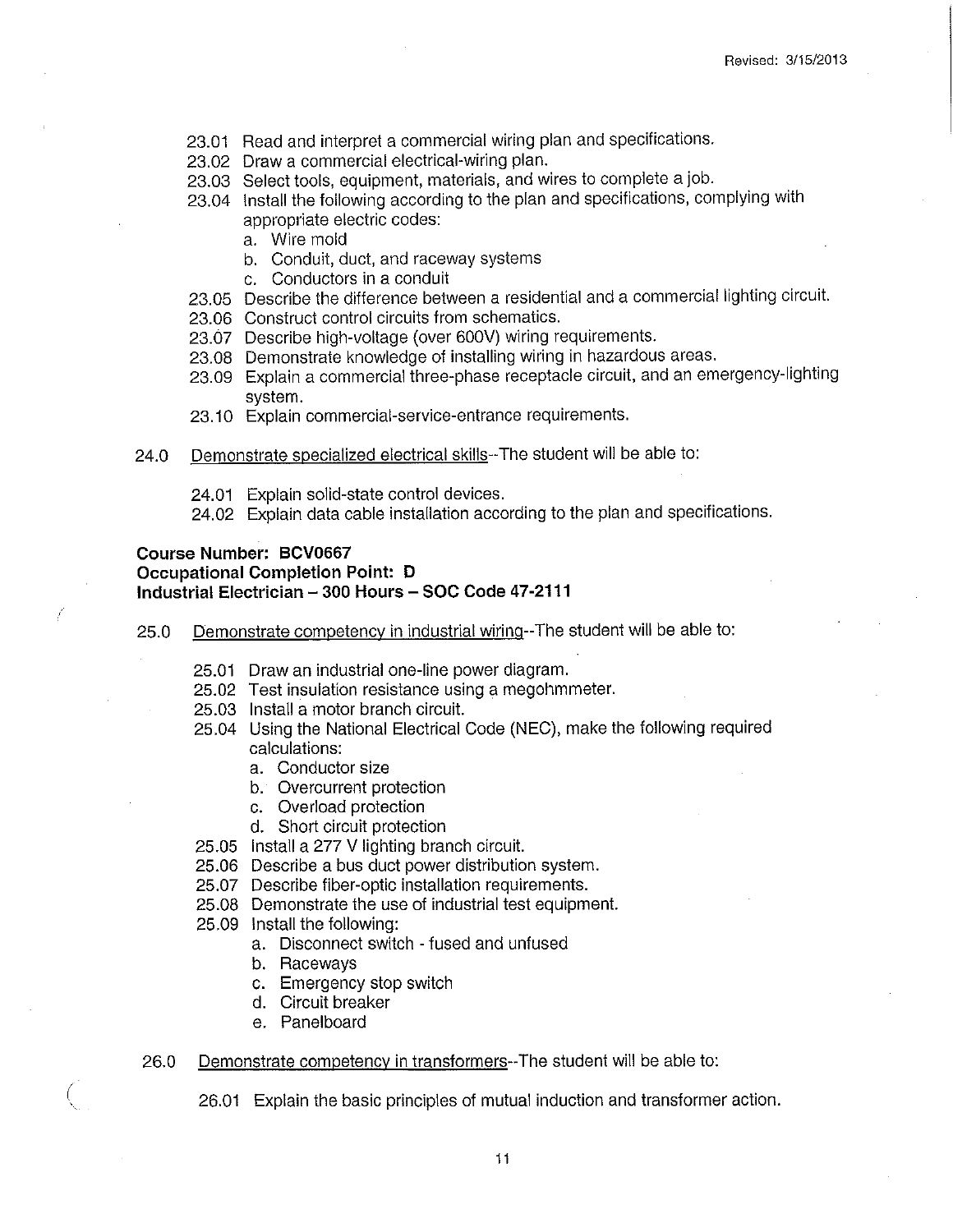- 26.02 Explain the operation and use of a current transformer.
- 26.03 Explain the operation and use of a potential transformer.
- 26.04 Explain the operation and use of a buck-boost transformer and when it is used.
- 26.05 Explain and connect 3 phase transformers in both delta and wye configuration.
- 26.06 Calculate the over current protection requirements for the primary and secondary.
- 26.07 Explain what transformer impedance is and its importance.

## 27.0 Demonstrate competency in AC and DC motors--The student will be able to:

- 27.01 Install and connect the following types of DC motors:
	- a. Series
	- b. Shunt
	- c. Compound
- 27.02 Install and connect the following types of single phase AC motors:
	- a. Capacitor-start
	- b. Capacitor-start and run
	- c. Split-phase inductor
	- d. Universal
	- e. Repulsion-start, induction-run
- 27.03 Install and connect the following types of three phase AC motors:
	- a. Squirrel-cage induction
	- b. Wound-rotor
	- c. Synchronous
- 27.04 Demonstrate the ability to select and connect a three-phase induction motor for either high or low voltage requirements.
- 28.0 Demonstrate competency in electrical and electronic control circuits and equipment--The student will be able to:
	- 28.01 Draw an elementary motor control ladder diagram.
	- 28.02 Interpret symbols, read and troubleshoot from schematics and ladder diagrams.
	- 28.03 Describe the operation of the following overload relays:
		- a. Thermal
		- b. Magnetic
		- c. Thermal-magnetic
	- 28.04 Install a manual single phase and three phase control station.
	- 28.05 Install a three-phase magnetic starter.
	- 28.06 Install the following control devices:
		- a. Start/stop station
		- b. Forward/reverse/stop station
		- c. Hands/off/auto station
		- d. Start/jog/stop station
		- e. Limit switches
		- f. Pressure, temperature, level, and float switches
		- g. Pilot, run, and stop indicator lights
		- h. Control relay, and timing relays
		- i. Multi-motor push-button station

28.07 Install, operate, and troubleshoot the following relay control circuits:

- a. Start/stop
- b. Forward/reverse